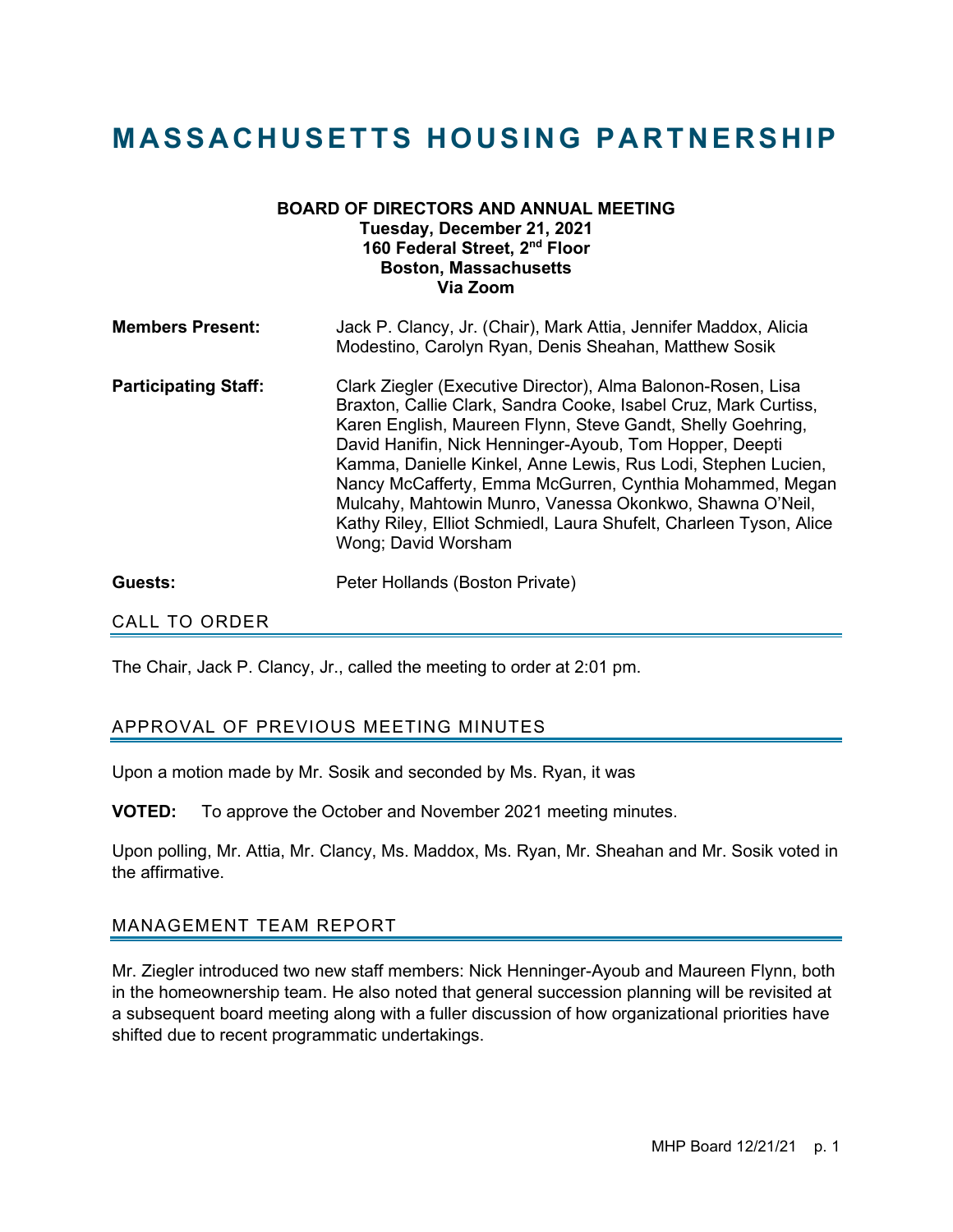## Financial Report

Ms. English presented the financial report. MHP has a very strong net surplus as indicated through the November financials. Seventeen 17 loans have prepaid, so while net income is high, a portion of this is due to prepayment premiums. Additionally, MHP had a \$1 million general reserve that was reduced by \$250,000 as of October and operating expenses are \$300,000 under budget, mostly due to delayed hiring and reduced office operations.

#### Amendment to 403(b) plan

The proposed amendment to the 403(b) plan adds language about hardship withdrawals per a recent IRS requirement. MHP retained Wagner Law Group to prepare the votes.

Upon a motion made by Mr. Sheahan and seconded by Ms. Ryan, it was

**VOTED:** That the Board hereby approves, authorizes and adopts, effective as of the dates therein provided, the 2021 Hardship Distribution Amendment to the Wagner Law Group 403(b) Defined Contribution Volume Submitter Specimen Plan, with such modifications thereto as the Executive Director and Chief Financial and Administrative Officer, upon advice of counsel, deems necessary or appropriate.

and

**VOTED:** That the Executive Director or Chief Financial and Administrative Officer be, and hereby is, authorized and directed to execute the foregoing Amendment for and on behalf of the Board.

and

**VOTED:** That the Secretary/Treasurer of the Board be authorized and directed to take or cause to be taken all such actions and to execute and/or deliver all such notices, certificates, documents, agreements or other instruments as shall be necessary or appropriate to carry out the objects and purposes of the foregoing votes.

Upon polling, Mr. Attia, Mr. Clancy, Ms. Maddox, Ms. Modestino, Ms. Ryan, Mr. Sheahan and Mr. Sosik voted in the affirmative.

#### Revision to check and wire transfer approval authority

Administering the Homeowner Assistance Fund (HAF) program requires three separate bank accounts which will be held at JP Morgan: a disbursement account, an operating account, and a dedicated account to pay for services from nonprofit housing counseling agencies. MHP's HAF program contractor, Tidal Basin, will have access to the disbursement account for program funds but will not have the authority to move funds from the operating account to the disbursement account. As an audit and compliance function, MHP will be the entity reviewing, approving and releasing funds from the operating account. Because these accounts will hold federal funds, MHP wanted explicit authorization to open and administer these accounts.

Upon a motion made by Mr. Sosik and seconded by Mr. Sheahan, it was

**VOTED:** To approve the JP Morgan Chase Homeowner Assistance Accounts as set forth in the briefing materials for the December 21, 2021, board meeting.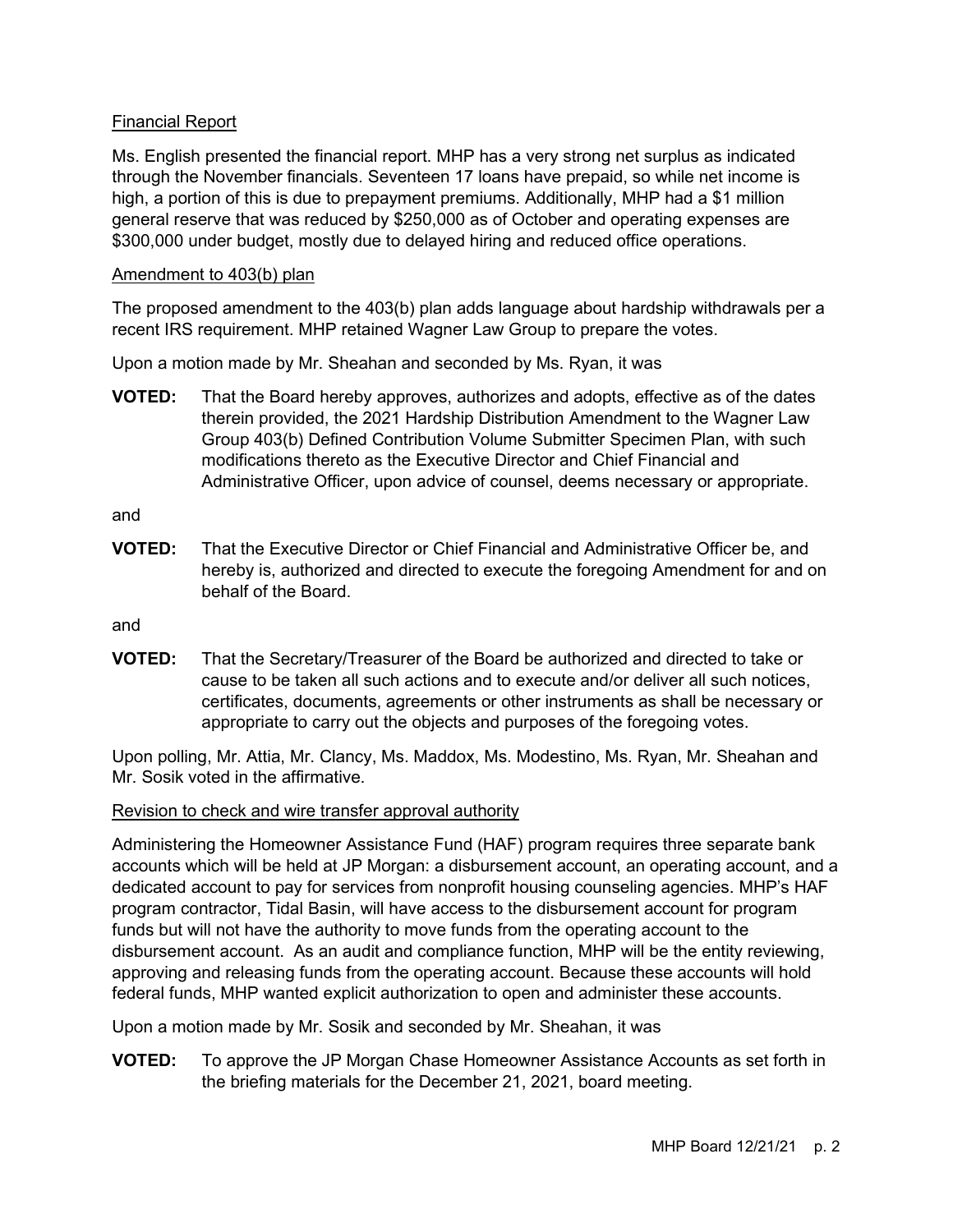Upon polling, Mr. Attia, Mr. Clancy, Ms. Maddox, Ms. Modestino, Ms. Ryan, Mr. Sheahan and Mr. Sosik voted in the affirmative.

#### Citizens Bank

Regarding MHP's operating accounts held at Citizens Bank, a housekeeping vote is needed to institutionalize pandemic-related changes to check protocols. Historically MHP required wet signatures for checks over \$25,000; since the pandemic, MHP began using two digital signatures and checks are reviewed daily at MHP with accompanying internal controls.

Upon a motion made by Ms. Ryan and seconded by Mr. Sosik, it was

**VOTED:** To approve the use of facsimile signatures on all checks cut from the MHP Disbursement Account held at Citizens Account as set forth in the briefing materials for the December 21, 2021, board meeting.

Upon polling, Mr. Attia, Mr. Clancy, Ms. Maddox, Ms. Modestino, Ms. Ryan, Mr. Sheahan and Mr. Sosik voted in the affirmative.

# ANNUAL MEETING

#### Elections of officers and committees

Mr. Ziegler noted that Mr. Sosik was erroneously listed twice on the Audit Committee, and that Carolyn Ryan should also be listed as serving on that committee. The officers and committees are effective January 1, 2022.

Upon a motion made by Mr. Sosik and seconded by Ms. Ryan, it was

**VOTED:** To approve the election of officers and committees as set forth in the Board meeting materials, with the correction to the Audit Committee roster as noted above.

The 2022 meeting calendar was also approved.

Upon polling, Mr. Attia, Mr. Clancy, Ms. Maddox, Ms. Modestino, Ms. Ryan, Mr. Sheahan and Mr. Sosik voted in the affirmative.

#### Annual Report on Cash and Investments.

Ms. Tyson referenced the annual report on cash and investments sent in advance of the meeting. MHP passed all necessary tests and is in compliance. Management is not recommending any changes to the existing investment policy.

#### Signature authorities

Ms. Kinkel suggested that the signature authority votes would be reviewed and voted upon together.

Upon a motion made by Mr. Sheahan and seconded by Ms. Modestino, it was

# **GENERAL AUTHORITY OF EXECUTIVE DIRECTOR**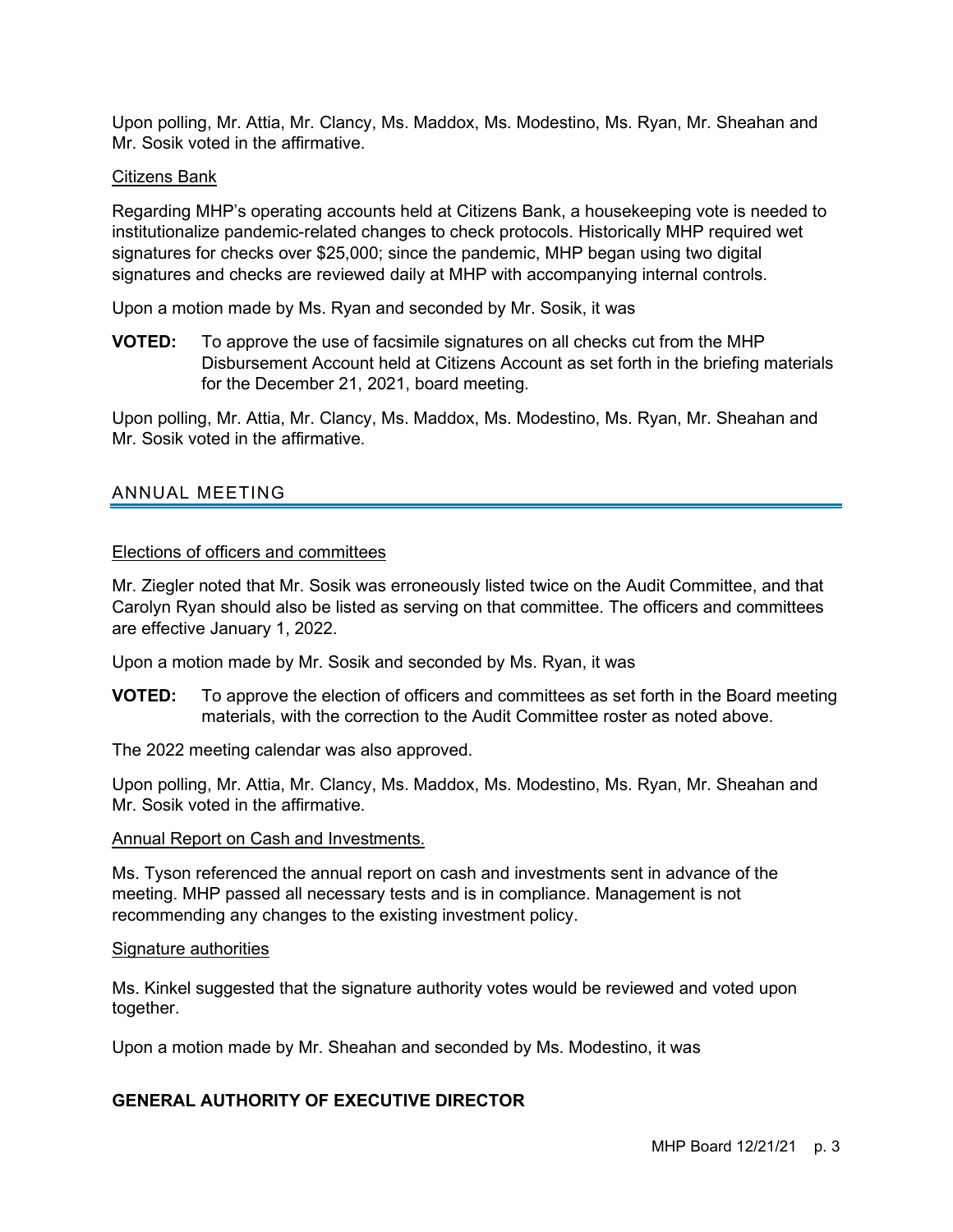**VOTED:** That the Executive Director, acting in the name of and on behalf of the Massachusetts Housing Partnership Fund Board ("MHP"), is hereby authorized to execute and deliver contracts, agreements and other documents and to grant approvals and take such other actions that are reasonable and necessary to conduct the general business affairs of MHP and to implement the programs and other initiatives authorized by the Directors of MHP. The Executive Director may delegate this authority in whole or in part to the Managing Director, Chief Financial and Administrative Officer, and/or General Counsel.

## **SIGNATURE AUTHORITY**

#### **Funding Bank Documents**

**VOTED:** To authorize the Executive Director, General Counsel, Managing Director, Director of Lending & Chief Credit Officer, and Director of Capital and Program Development of the Massachusetts Housing Partnership Fund Board ("MHP"), acting in the name of and on behalf of MHP, to each execute all documents prepared by and/or approved by MHP's General Counsel, Counsel, or outside attorney with respect to MHP's Chapter 102 and voluntary CRA Lending Programs. The authority delegated herein includes, but is not limited to, the ability to execute and deliver all contracts, agreements, promissory notes, and other loan documents related to such Programs on behalf of MHP, as authorized by the Directors of MHP. The signature of any one of the foregoing shall be conclusive evidence of the approval of the form of, and all of the terms, provisions, and conditions of, the aforementioned documents, and of the execution and delivery of the aforementioned documents, for and in the name of and on behalf of MHP.

#### **Loan Programs**

**VOTED:** To authorize the Executive Director, General Counsel, Managing Director, Director of Lending & Chief Credit Officer, Senior Loan Officers, Loan Officers, Director of Business Development, Senior Relationship Manager, Director of Capital and Program Development, Director of Portfolio Management, Deputy Director of Portfolio Management, and Senior Portfolio Managers of the Massachusetts Housing Partnership Fund Board ("MHP"), acting in the name of and on behalf of MHP, to each execute all closing documents prepared by and/or approved by MHP's General Counsel, Counsel, or closing attorney with respect to loans authorized by the Directors of MHP pursuant to MHP's loan programs, including without limitation, the Permanent Rental Financing Program, Home Funders Permanent Rental Financing Program, the Permanent Plus Program, the Letter of Credit Program, the Working Capital Line of Credit Program, the Housing Reserve Assurance Program, the Transit Oriented Design Program, MHP's forward rate commitment products and programs offered by MHP under Fannie Mae's multifamily mortgage product lines and HUD's Housing Finance Agency Risk-Sharing Program. The signature of any one of the foregoing shall be conclusive evidence of the approval of the form of, and all of the terms, provisions, and conditions of, the aforementioned documents, and of the execution and delivery of the aforementioned documents, for and in the name of and on behalf of MHP. Such signature authority shall also extend to all documents required by MHP's source of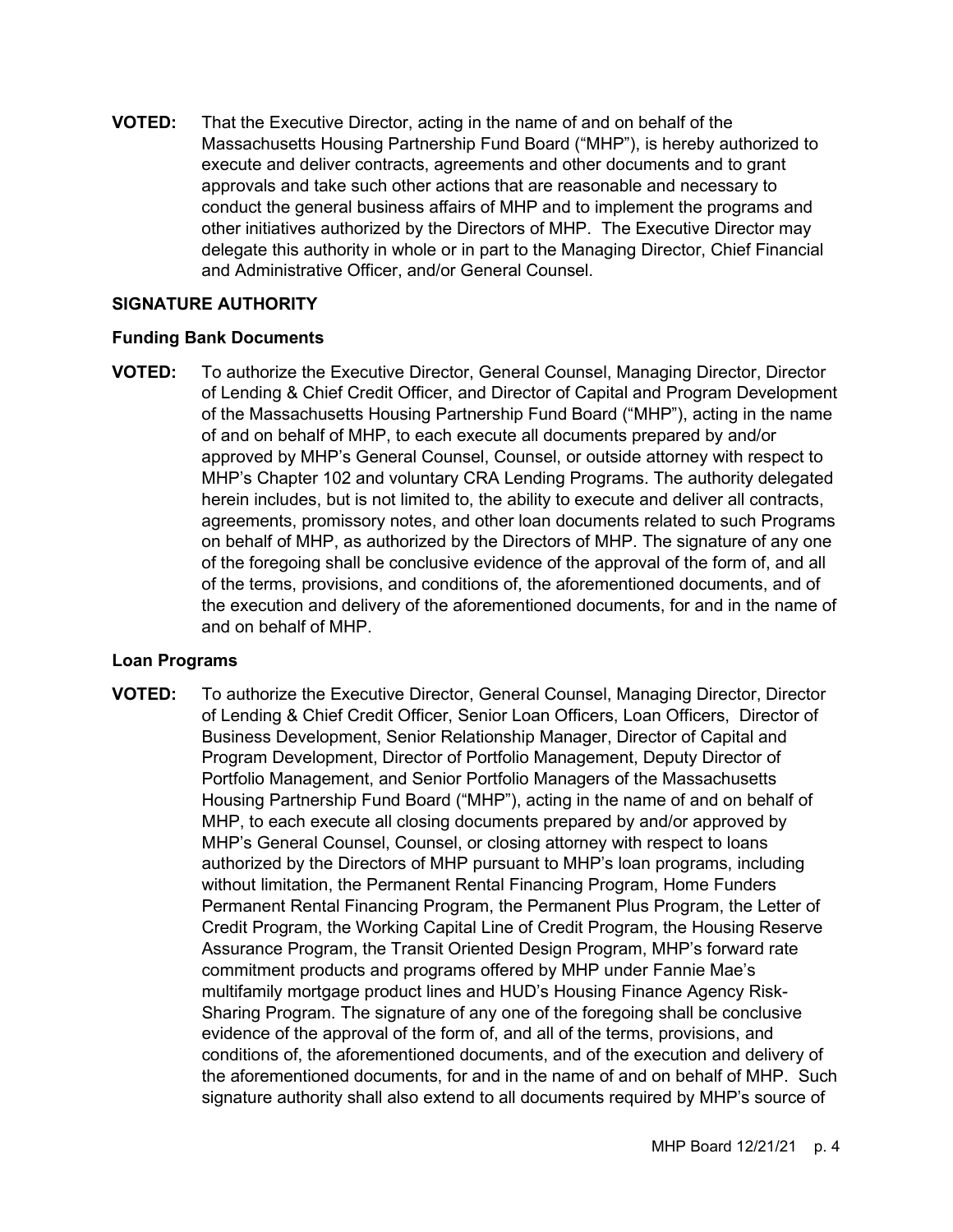funding or HUD to effectuate advances for such loans. The Managing Director shall have the additional authority, acting in the name of and on behalf of MHP, to execute all documents and agreements related to the programs and products described above.

# **ARPA Rental Development Program**

**VOTED:** To authorize the Executive Director, General Counsel, Chief Financial and Administrative Officer, Managing Director, Director of Lending & Chief Credit Officer, Director of Business Development, Director of Capital and Program Development, and Director of Portfolio Management of the Massachusetts Housing Partnership Fund Board ("MHP"), acting in the name of and on behalf of MHP, to execute all documents prepared by and/or approved by MHP's General Counsel or outside attorney with respect to rental development financing programs funded by the federal American Rescue Plan Act (ARPA) and administered by MHP. The signature of any one of the foregoing shall be conclusive evidence of the approval of the form of, and all of the terms, provisions, and conditions of, the aforementioned documents, and of the execution and delivery of the aforementioned documents, for and in the name of and on behalf of MHP.

## **Loan Workouts, Defaults**

**VOTED:** To authorize the Executive Director, General Counsel, Chief Financial and Administrative Officer, Managing Director, Director of Portfolio Management and Deputy Director of Portfolio Management of the Massachusetts Housing Partnership Fund Board ("MHP"), acting in the name of and on behalf of MHP, to each execute all documents prepared by and/or approved by MHP's General Counsel, Counsel, or outside attorney with respect to loan work-outs or the exercise of MHP's remedies in the event of a default. The signature of any one of the foregoing shall be conclusive evidence of the approval of the form of, and all of the terms, provisions, and conditions of, the aforementioned documents, and of the execution and delivery of the aforementioned documents, for and in the name of and on behalf of MHP.

## **Community Assistance Programs**

**VOTED:** To authorize the Executive Director, General Counsel, and Director of Community Assistance of the Massachusetts Housing Partnership Fund Board ("MHP"), acting in the name of and on behalf of MHP, to each execute all documents prepared by and/or approved by MHP's General Counsel, Counsel, or outside attorney with respect to grants, loans and loan guaranties made pursuant to MHP's community assistance programs, including without limitation, the Targeted Communities Initiative, 40B Technical Review Assistance, the Housing Authority Planning Grant Program, TOD Technical Assistance and the Asset Management Technical Assistance Program. The signature of any one of the foregoing shall be conclusive evidence of the approval of the form of, and all of the terms, provisions, and conditions of, the aforementioned documents, and of the execution and delivery of the aforementioned documents, for and in the name of and on behalf of MHP.

# **SoftSecond Loan Program/ONE Mortgage Program**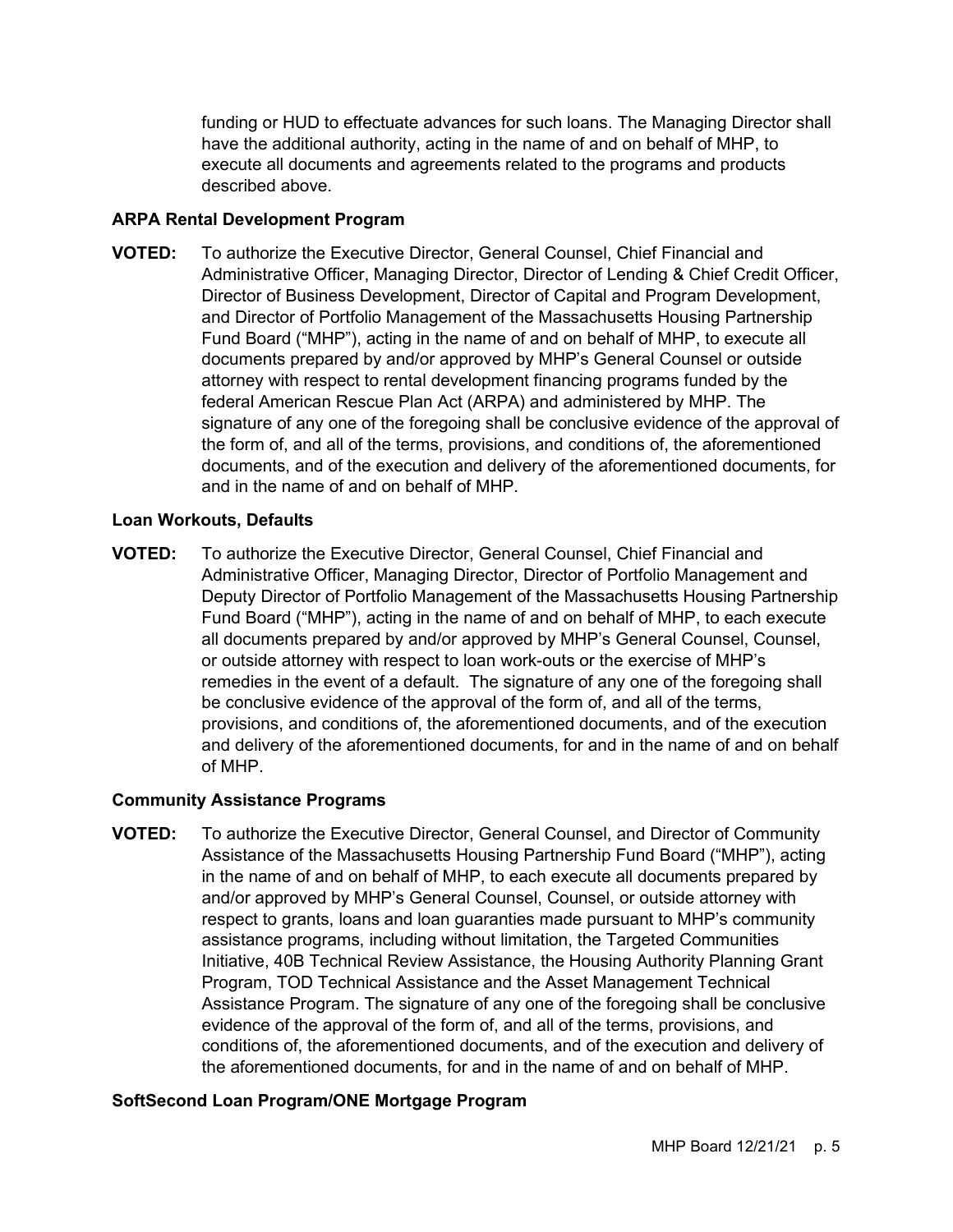**VOTED:** To authorize the Executive Director, General Counsel, Chief Financial and Administrative Officer, Managing Director, Director of Homeownership and Homeownership Operations Manager of the Massachusetts Housing Partnership Fund Board ("MHP"), acting in the name of and on behalf of MHP, to execute all documents prepared by and/or approved by MHP's General Counsel, Counsel, or outside attorney with respect to interest subsidies, down payment assistance and loan loss reserves made pursuant to MHP's SoftSecond Loan Program and the ONE Mortgage Program (which includes ONE+ Program(s)). The signature of any one of the foregoing shall be conclusive evidence of the approval of the form of, and all of the terms, provisions, and conditions of, the aforementioned documents, and of the execution and delivery of the aforementioned documents, for and in the name of and on behalf of MHP.

#### **Massachusetts Homeownership Assistance Fund (HAF) Program**

**VOTED:** To authorize the Executive Director, General Counsel, Chief Financial and Administrative Officer, Managing Director, Director of Homeownership and HAF Program Director of the Massachusetts Housing Partnership Fund Board ("MHP"), acting in the name of and on behalf of MHP, to execute all documents prepared by and/or approved by MHP's General Counsel or outside attorney with respect to the Massachusetts Homeownership Assistance Fund (HAF) Program. The signature of any one of the foregoing shall be conclusive evidence of the approval of the form of, and all of the terms, provisions, and conditions of, the aforementioned documents, and of the execution and delivery of the aforementioned documents, for and in the name of and on behalf of MHP.

## **ARPA Homeownership Program**

**VOTED:** To authorize the Executive Director, General Counsel, Chief Financial and Administrative Officer, Managing Director, Director of Homeownership, HAF Program Director, and Homeownership Operations Manager of the Massachusetts Housing Partnership Fund Board ("MHP"), acting in the name of and on behalf of MHP, to execute all documents prepared by and/or approved by MHP's General Counsel or outside attorney with respect to home owner and home mortgage programs and/or initiatives funded by the federal American Rescue Plan Act (ARPA) and administered by MHP. The signature of any one of the foregoing shall be conclusive evidence of the approval of the form of, and all of the terms, provisions, and conditions of, the aforementioned documents, and of the execution and delivery of the aforementioned documents, for and in the name of and on behalf of MHP.

Upon polling, Mr. Attia, Mr. Clancy, Ms. Maddox, Ms. Modestino, Ms. Ryan, Mr. Sheahan and Mr. Sosik voted in the affirmative.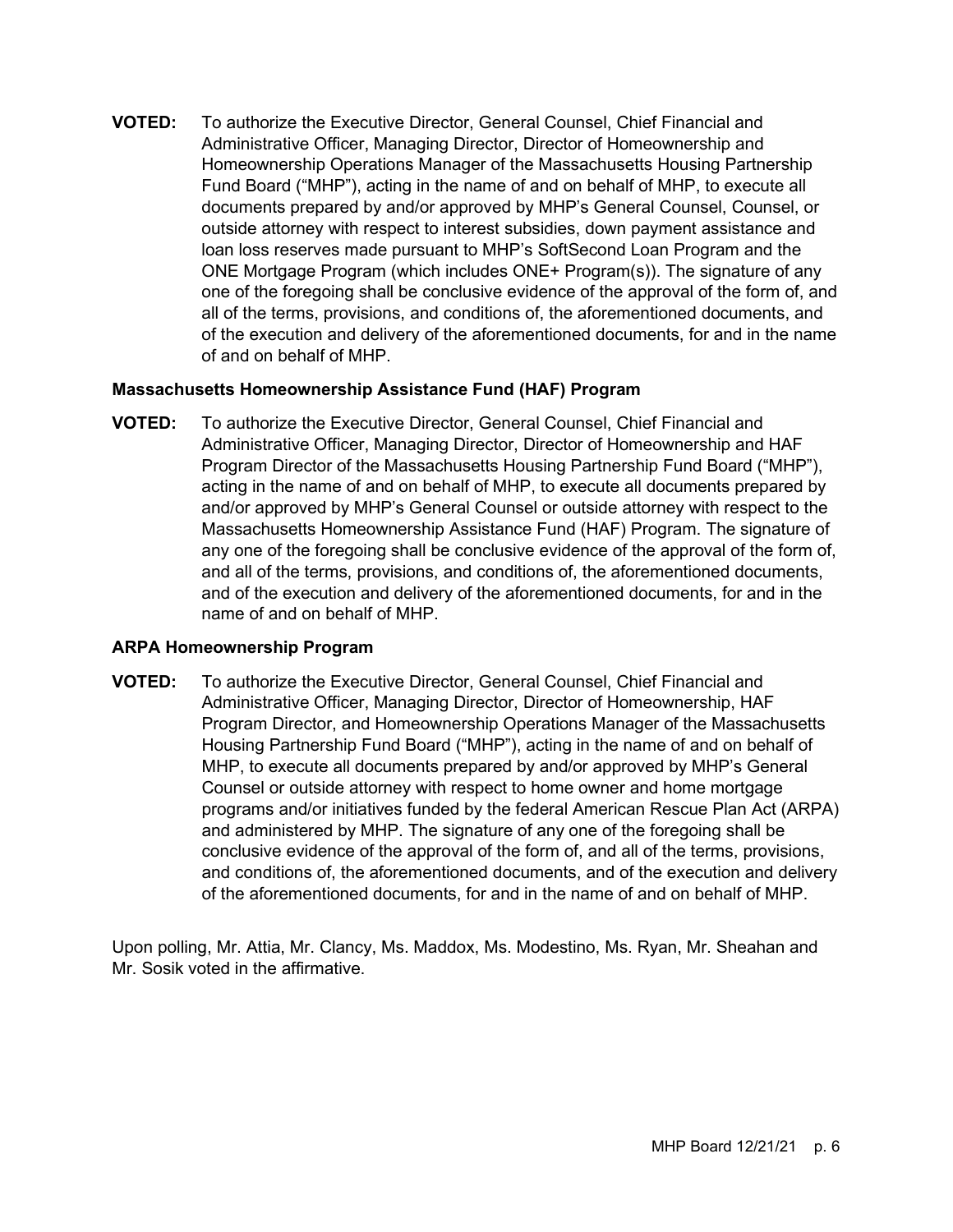# LOAN PROPOSALS AND MODIFICATIONS

## Ace Flats modification

Mr. Gandt and Ms. Roe presented the Ace Flats loan proposal to the Executive Committee in November, at which time it was approved as a Fannie Mae loan. Since then the sponsor indicated that the Fannie Mae terms no longer met their needs, so they proposed a participation loan between MHP and Eastern Bank. With the change in capital source, MHP will lend up to 50% of the total permanent loan amount (\$7,525,000).

Upon a motion made by Mr. Sosik and seconded by Mr. Sheahan, it was

**VOTED:** To approve the modifications to the Ace Flats loan, as presented in the December 21, 2021 briefing materials.

Upon polling, Mr. Attia, Mr. Clancy, Ms. Maddox, Ms. Modestino, Ms. Ryan, Mr. Sheahan and Mr. Sosik voted in the affirmative.

#### Loan approvals and modifications since last meeting

Loans approvals and modifications that have occurred since the last board meeting were submitted in writing in advance for informational purposes.

## CAPITAL SOURCES

#### Warehouse line renewal

Ms. English asked the board to approve a renewal of MHP's \$15 million warehouse line of credit with People's United Bank (PUB). For any transactions in excess of \$15 million, MHP will need to seek special approval from PUB.

Upon a motion made by Mr. Sheahan and seconded by Ms. Ryan, it was

**VOTED:** To authorize the Executive Director, in the name of and on behalf of the Massachusetts Housing Partnership Fund Board ("MHP"), to execute and deliver any and all agreements, documents, certificates, or other instruments required to establish an uncommitted warehouse line of \$15,000,000 with People's United Bank as generally set forth in the briefing materials for the December 21, 2021, board meeting. The amount of the warehouse line may be temporarily increased to accommodate larger transactions that have been approved by the executive committee and/or directors of MHP.

Upon polling, Mr. Attia, Mr. Clancy, Ms. Maddox, Ms. Modestino, Ms. Ryan, Mr. Sheahan and Mr. Sosik voted in the affirmative.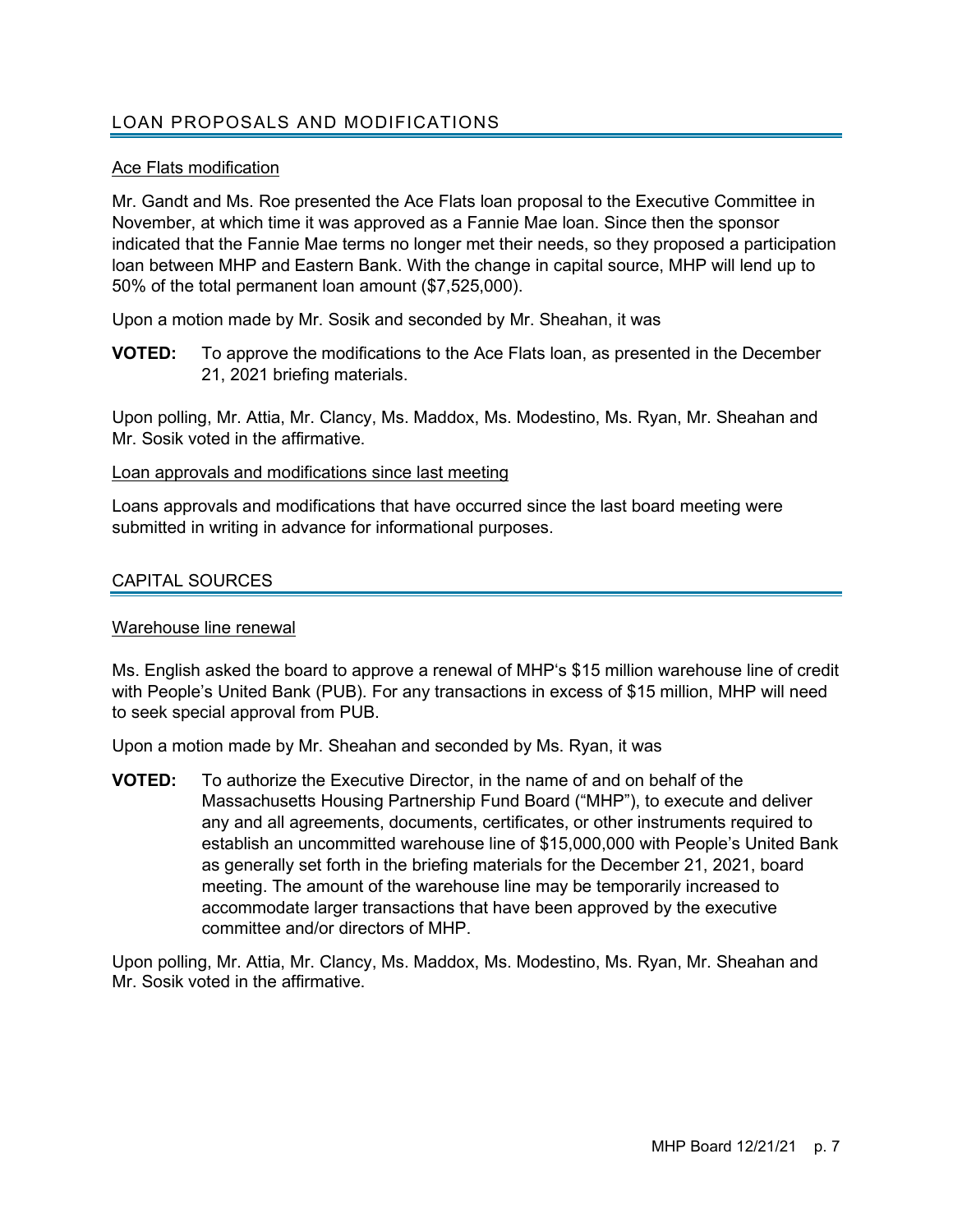## PROGRAM APPROVALS AND UPDATES

#### Homeownership Assistance Fund (HAF) update

Standing up the HAF program has been an all-consuming effort for MHP. Special recognition was provided to Messrs. Schmiedl, Curtiss and Worsham and Ms. Kinkel, Ms. English and Ms. Tyson. Mr. Schmiedl thanked Mr. Lodi, Mr. MacIntyre and Ms. Flynn for their contributions as well.

MHP staff has completed the procurement and contracting phases with the primary subcontractor, Tidal Basin. Maureen Flynn was hired as the HAF Program Director. Contracts are in place with 10 housing counseling agencies in the state. MHP has held webinar trainings and information sessions for servicers, community organizations and advocates. Currently there are 400 pending applications and staff members are in communication with 100+ mortgage loan servicers.

The state Department of Housing and Community Development (DHCD) is now directing homeowners applying to other state and federally-funded homeowner assistance programs to the HAF portal. Targeted outreach will begin when most servicers have been onboarded and the housing counseling agencies are prepared. It will take several weeks to get the servicers onboarded with signed agreements and engaged with MHP and the HCAs.

The HAF program will be a regular topic at future board meetings.

#### Swap program approval

MHP is requesting a 6-month reauthorization of MHP's interest rate swap program starting on January 1, 2022. Prior swaps have been LIBOR-based and the new swaps will utilize the Secured Overnight Financing Rate (SOFR) with advice from Chatham and Barclay's. MHP will bring the new swap program to the

To date, MHP has executed 12 loans with swaps. MHP has a robust model for modeling swaps, and Mr. Curtiss was pleased the model held up during what has been one of the most extraordinary periods in U.S. financial history. When MHP initiated the swap program, there were limited Chapter 102 funds available. Although capital resources are no longer a major constraint issue, MHP desires to have the program as an option.

As a quasi-public agency, MHP is required to obtain approval of its swap program from the Massachusetts Finance and Governance Board and to report to that board on the swap on the amount, dates and estimated exposure of any individual swaps that have been approved or executed. Each individual swap must also be approved by MHP's board, with oversight by the Finance Committee as needed.

Mr. Sheehan inquired about the delta curve on page 66. Ms. Lewis responded that there is an assumption about the cost of executing a swap. Part of the modeling is that MHP can affect the rates—it is easier for MHP to recover funds by charging a higher interest rate than to reduce the loan amount and add secondary gap financing which is what explains the disjointedness.

Mr. Sheahan believes liquidity is the primary risk. Mr. Curtiss replied that MHP pays close attention to the liquidity position for each of the swaps.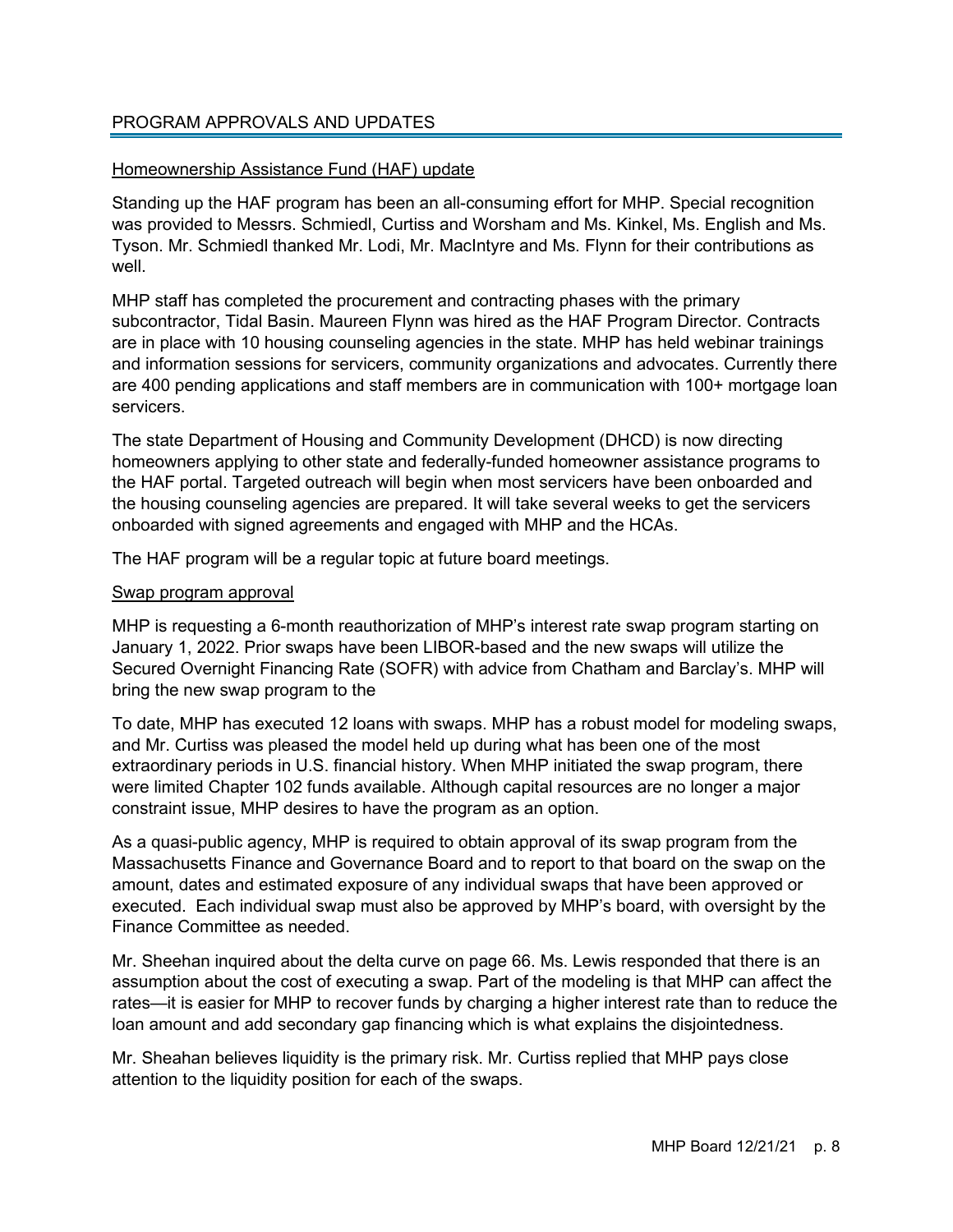Mr. Clancy asked how MHP would handle a 250 bps (or similar) drop. MHP includes a forward swap premium as well as accounting for a potential basis risk if the Treasury rates don't move in the same direction, and scenarios are modeled for both rising and decreasing rate environments.

Upon a motion made Mr. Sheahan and seconded by Mr. Attia, it was

**VOTED:** To approve one or more forward-starting, pay-fixed, cash settled swap transactions in the aggregate notional amount not to exceed \$50,000,000, to be executed between January 1, 2022 and June 30, 2022 on terms consistent with the Policy on Forward-Starting Swaps of the Massachusetts Housing Partnership Fund Board ("MHP"). The Board of Directors confirms in accordance with 976 CMR 2.00 that: i) it has received written analysis and recommendation for the swap transactions by MHP's independent financial advisor, Chatham Hedging Advisors; and ii) the benefits of the forward-starting swaps outweigh the risks of the forward-starting swaps.

Upon polling, Mr. Attia, Mr. Clancy, Ms. Maddox, Ms. Modestino, Ms. Ryan, Mr. Sheahan and Mr. Sosik voted in the affirmative.

## Housing Reserve Assurance Program (RAP) extension

Ms. Lewis presented a request for the board's approval of a 5-year extension to RAP program, which established a shared risk pool funded by MHP and The Boston Foundation to reduce the need for project-specific operating reserves in affordable housing developments.

Upon a motion made by Mr. Sosik and seconded by Mr. Attia, it was

**VOTED:** To extend the offering date for the Housing Reserve Assurance Program (RAP) through December 21, 2027, and the Funding Term through December 21, 2045, for up to \$3,214,141 in Housing RAP obligations.

Upon polling, Mr. Attia, Mr. Clancy, Ms. Maddox, Ms. Modestino, Ms. Ryan, Mr. Sheahan and Mr. Sosik voted in the affirmative.

## American Rescue Plan Act (ARPA) homeownership and rental financing programs

The Commonwealth received over \$5 billion in ARPA funds. The legislature approved an appropriation of approximately \$600 million for housing, including \$65 million for home mortgage financing which identifies MHP as an administering agency. This provides an opportunity to extend the ONE+ Mortgage model throughout the Commonwealth and increase down payment assistance. MHP can advance the model of housing affordability with a strong focus on racial equity. MHP will focus on home mortgage lending and will support DHCD in ARPA program development for rental production.

Upon a motion made by Ms. Ryan and seconded by Mr. Attia, it was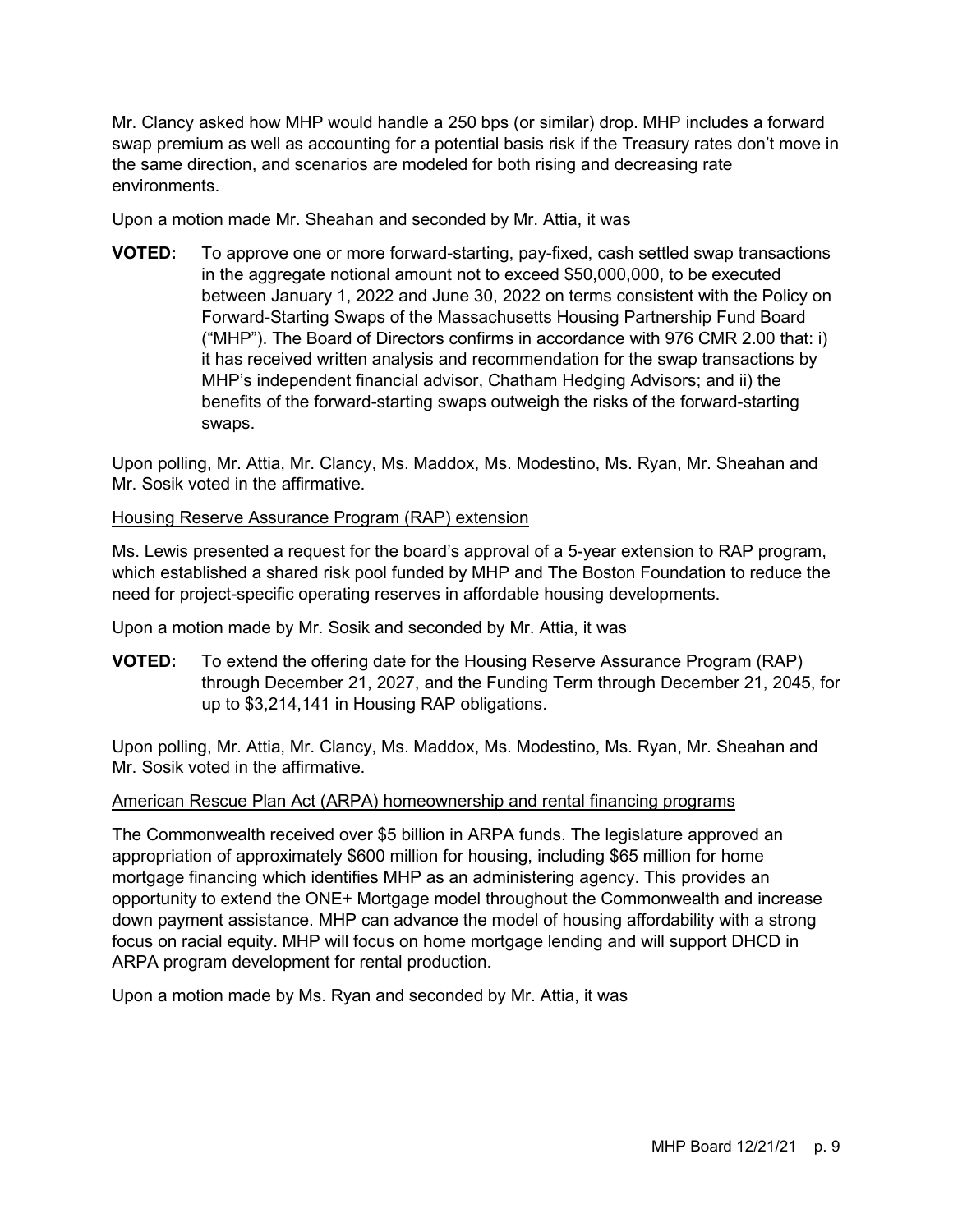**VOTED:** That the Executive Director is authorized, in the name of and on behalf of the Massachusetts Housing Partnership Fund Board, to accept federal American Rescue Plan Act (ARPA) funds from the Commonwealth of Massachusetts through its Executive Office for Administration and Finance (A&F) and/or its Department of Housing and Community Development (DHCD) to administer the homeownership, rental financing and permanent supportive housing programs authorized by Chapter 102 of the Acts of 2021, to execute contracts with A&F and/or DHCD related thereto, and take whatever other actions he deems necessary and appropriate to administer the same.

Upon polling, Mr. Attia, Mr. Clancy, Ms. Maddox, Ms. Modestino, Ms. Ryan, Mr. Sheahan and Mr. Sosik voted in the affirmative.

#### Transit-oriented development program

Mr. Ziegler, Mr. Hopper and Ms. Clark discussed the draft state guidance recently announced by DHCD on mandatory multifamily zoning in communities served by the Massachusetts Bay Transportation Authority. Meeting the new requirements will be a significant obligation in many of the 175 affected cities and towns and MHP is working with other state agencies to craft a robust platform to assist communities with implementation. Importantly, the new statutory requirement is about zoning, not production; a reasonably sized multifamily housing zoning district is tied to the number of units that can be built in the district, with a minimum of 50 acres. If there is a transit station in the community, at least half of the district needs to be located within one-half mile of the station.

DHCD is pleased with the positive initial feedback. Mr. Ziegler noted that Ms. Modestino's research at Northeastern University for the Greater Boston Housing Report Card has shown that increased multifamily housing production decreases residential segregation.

Upon a motion made by Mr. Sheahan and seconded by Ms. Maddox, it was

**VOTED:** That the Executive Director is authorized, in the name of and on behalf of the Massachusetts Housing Partnership Fund Board, to execute contracts with the Commonwealth of Massachusetts through its Department of Housing and Community Development and take whatever other actions he deems necessary and appropriate to administer the transit-oriented development program authorized by line item 7004-0059 of Section 2A of Chapter 358 of the Acts of 2020.

Upon polling, Mr. Attia, Mr. Clancy, Ms. Maddox, Ms. Modestino, Ms. Ryan, Mr. Sheahan and Mr. Sosik voted in the affirmative.

#### Climate-resilient housing program

MHP is seeking authorization to jointly administer a new \$10 million loan fund with MassHousing on behalf of DHCD. This funding will retrofit existing housing stock and investigate the carbon imprint of construction materials.

Upon a motion made by Mr. Sosik and seconded by Mr. Attia, it was